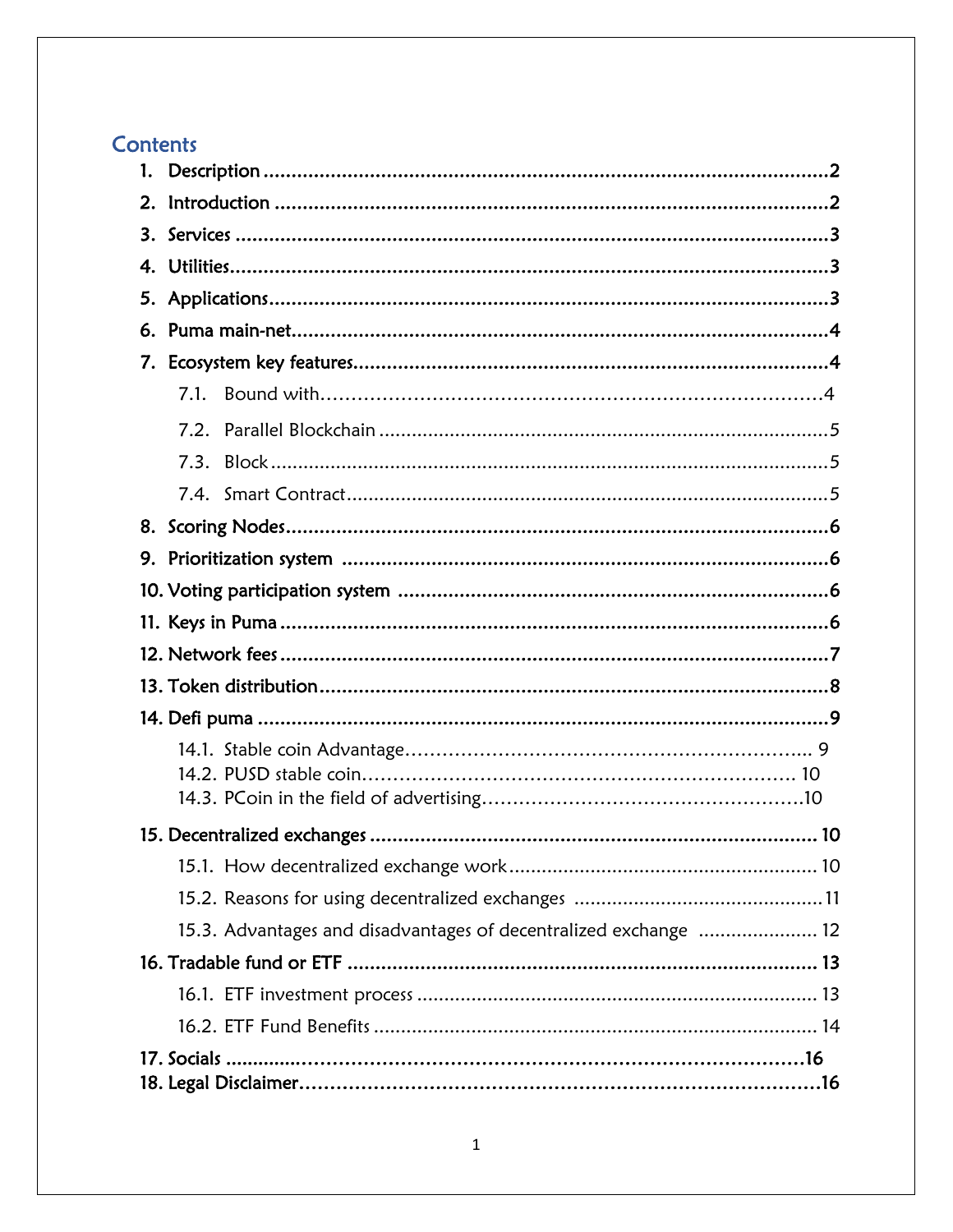# 1. Description

We all need help as much as natural justice of the world for growth and success. Puma is known as a complete job along with the other Network Marketing jobs and more attracted the people who look at that as a purpose in the future and a guarantee for the success of themselves and their families. Puma Coin Global is the basic unit of accounts on its blockchain. it is a platform for the future of funding that powers the new equity blockchain.

# 2. Introduction

While existing solutions offer to solve just one problem at a time, our team is up to build a secure, useful, & easy-to-use product based on private blockchain. It will include easy cryptocurrency payments integration and even a digital arbitration system.

In the end, we aim to integrate all companies, employees, and business assets into a unified blockchain ecosystem, which will make business truly efficient, transparent, and reliable.

This token is based on the TRC20 standard on the Tron network. The total number of these tokens is 500,000,000. This token is used to transfer to the Network Marketing Panel. We have tried to plan so that even the lowest level would receive revenue from this network as well.

- Network marketing
- Purchase of tickets (airplane, train and hotel) in all countries worldwide.
- Purchase concert tickets worldwide.
- Purchase world-class accounts such as Netflix, etc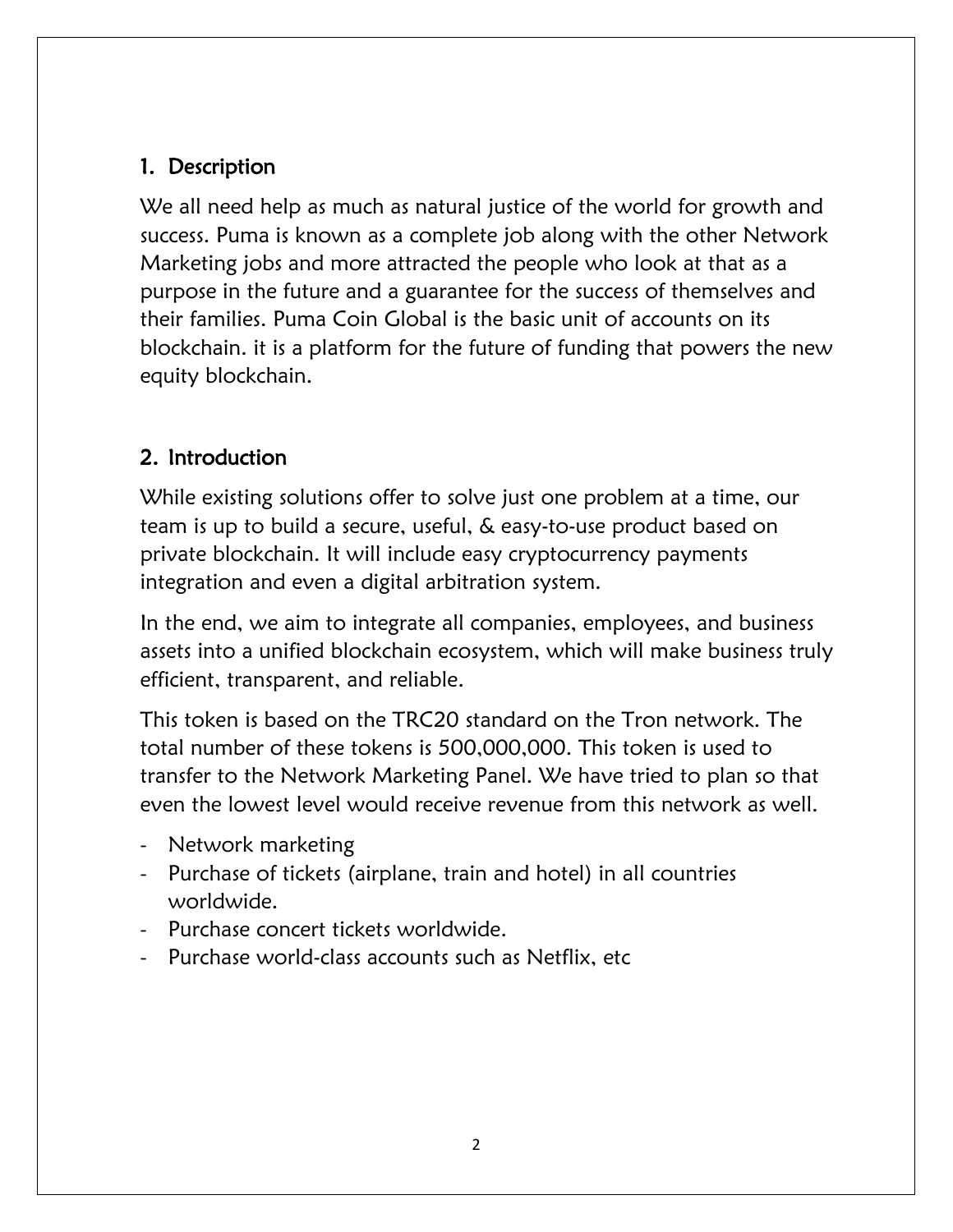# 3. Services

Puma has multiple services:

- Pcoin based Network marketing
- Integrated smart contract wallet service
- Dapp
- Blockchain
- App

# 4. Utilities

- Network marketing
- Purchase of tickets (airplane, train and hotel) in all countries worldwide.
- Purchase concert tickets worldwide.
- Purchase world-class accounts such as Netflix, etc.

# Purchase currencies other than Pcoin currency:

In this case, for example, the user who wants to buy a currency called BTC and put it in his

wallet can use one of the following methods:

1- Buy BTC normally

2- Buy Pcoin and convert it online through Blockchain to BTC

# Selling currencies other than Pcoin:

In this method, it sells the desired token or coin via the interface blockchain. Now let's assume we want to sell the Pcion currency to a non-Pcoin currency and send it to the network. An interface blockchain may also be used in this method.

# 5. Application

You can make all your payments through a smart contract and communication bridges of Puma Coin wallet. Puma is the only Pcoin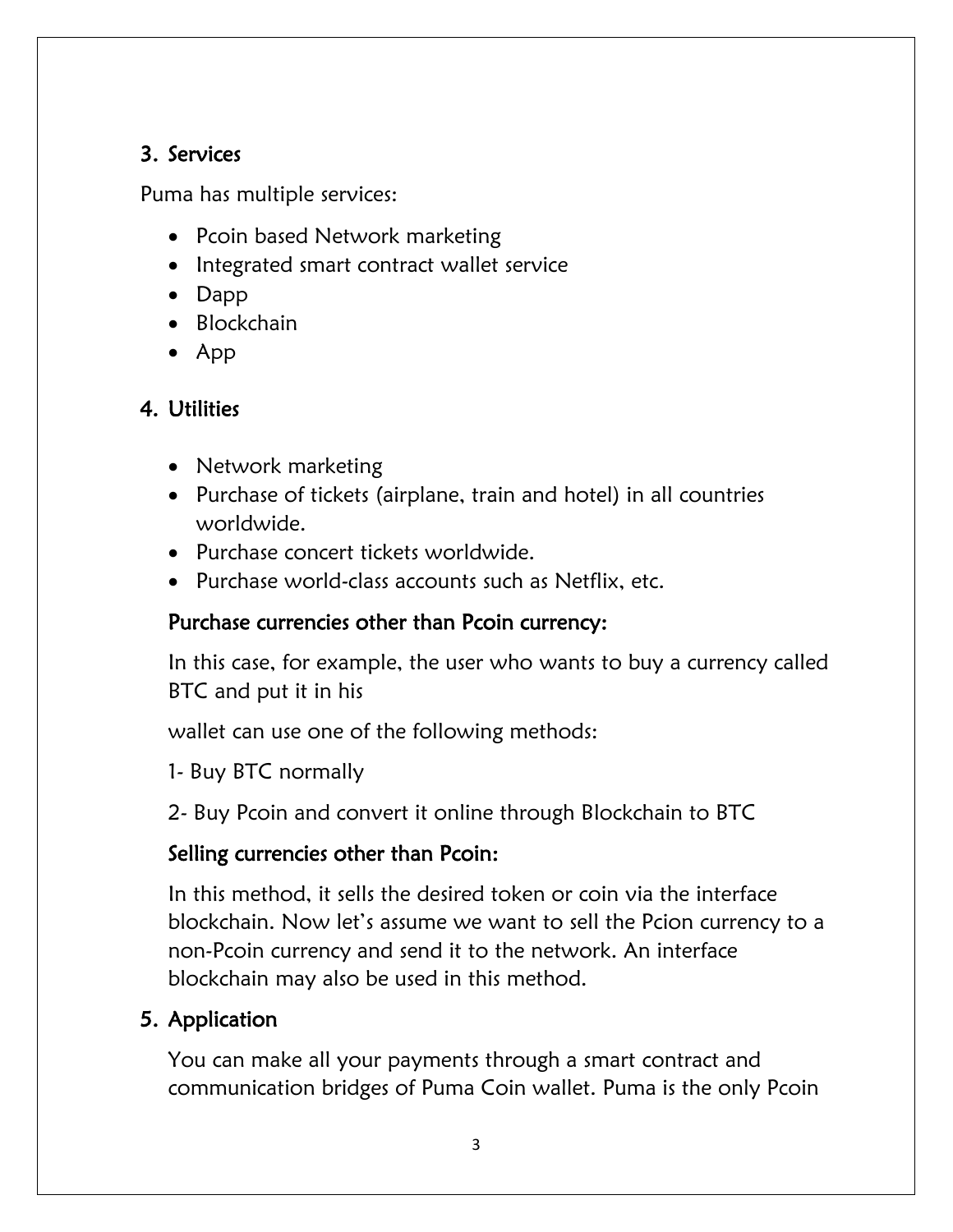token app. Most wallets on the market have not been able to use the dapp feature with coins and tokens. Issues such as private key management - public key - owner key – network fee -long network addresses - low security of wallets - blacklist of wallet addresses remaining and unusable amounts during withdrawals. This application is based on the Puma blockchain. In this blockchain, there is one interface blockchain for each blockchain in the blockchain networks. This interface blockchain works in two ways.

#### 6. Puma main-net

Puma blockchain is in fact a distributed desktop platform that operates with POS and DPOS algorithms. We have 36 main representatives and 250 sub-representatives in these platforms.

#### 7. Ecosystem key features

The PCoin Global Team combines a passion for esports, industry expertise & proven record in finance, development, marketing.

- Bandwidth
- Parallel blockchain
- Block
- Smart contract

#### 7.1. Bandwidth

Bandwidth is used for Pcoin to Pcoin transfers.

• The minimum Bandwidth on the network is 10,000

● With this number, we can have 50 Pcoin transactions per day. If we need more than that number, it will give you 2 Bounds with of network for every 10 seconds.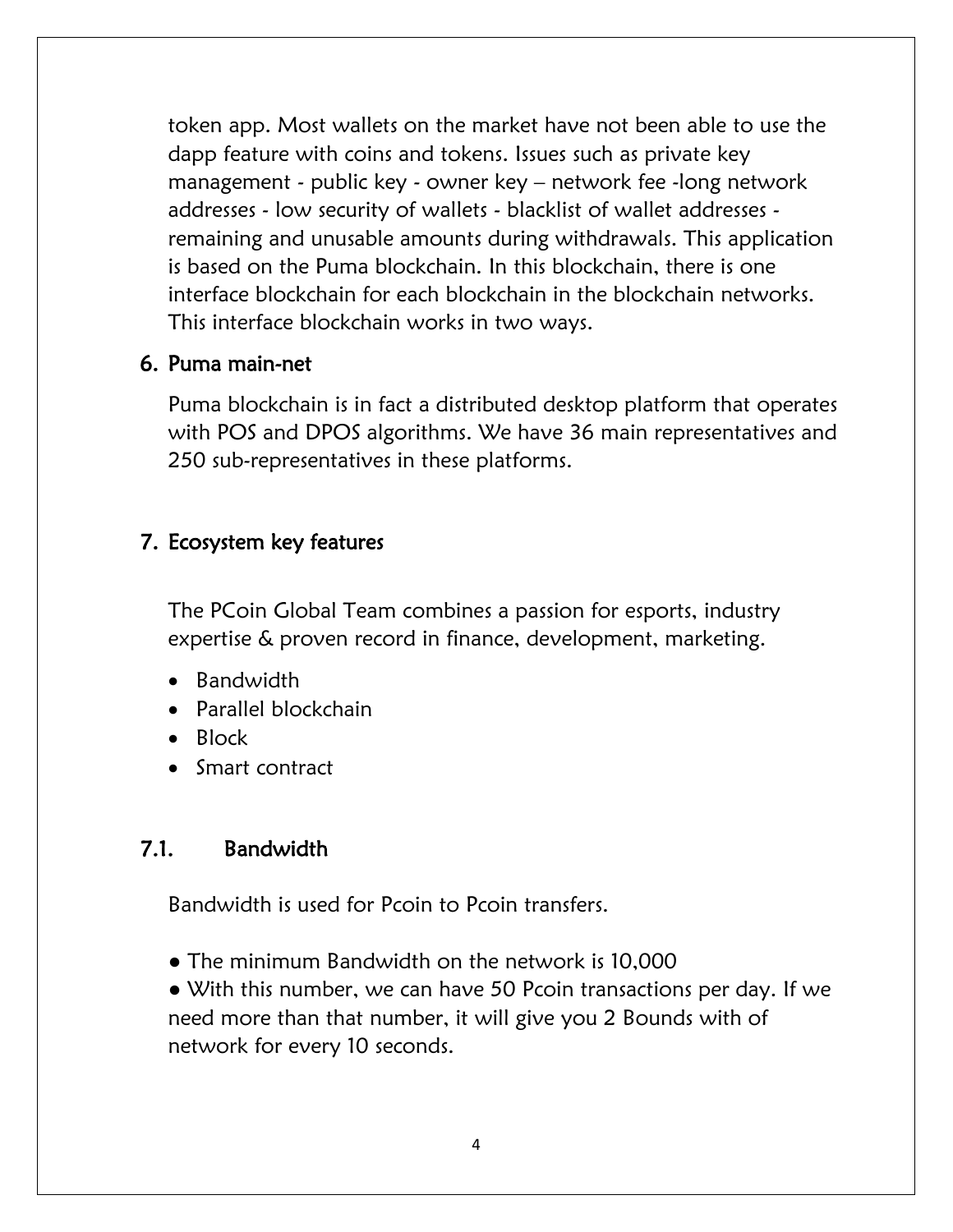Bandwidth is directly related to Power, if Power is not available, you have to wait 24 hours for Power to be charged, but if you urgently need this unit, you can charge some Pcoin and put it in Freez mode. Each Freez is available for the network for 48 hours. The following network blockchains are integrated into the Puma blockchain: Etherum, Tron, Polkadat, Cardano, Bitcoin, NEO, Binance smart chain, Dash, LiteCoin, Serum, Solana.

Implementing all Dapps by the developer is free.

# 7.2. Parallel blockchain

The Puma chain system is designed to create multiple blockchains in parallel

- Puma blockchain
- Parallel blockchains with any POS-POW capability
- Interface blockchains: These blockchains are used to communicate with blockchains outside
- the system and actually act as a converter.
- Dapp Server blockchain: You may have required cryptocurrency units, but collecting this information was time consuming. With Dapp, you can easily access to the blockchain data without the need to implement it as a developer.

# 7.3. Block

This unit is used to transfer data between blockchains. For example, if you would like to transfer some amounts from the Ethereum blockchain to Tron, you need to have a Block.

The amount of Block depends on Pcoin. If you have no Block, you can use one of these two methods:

- 1- Freezing Pcoin
- 2- Using Pcoin as fee between blockchains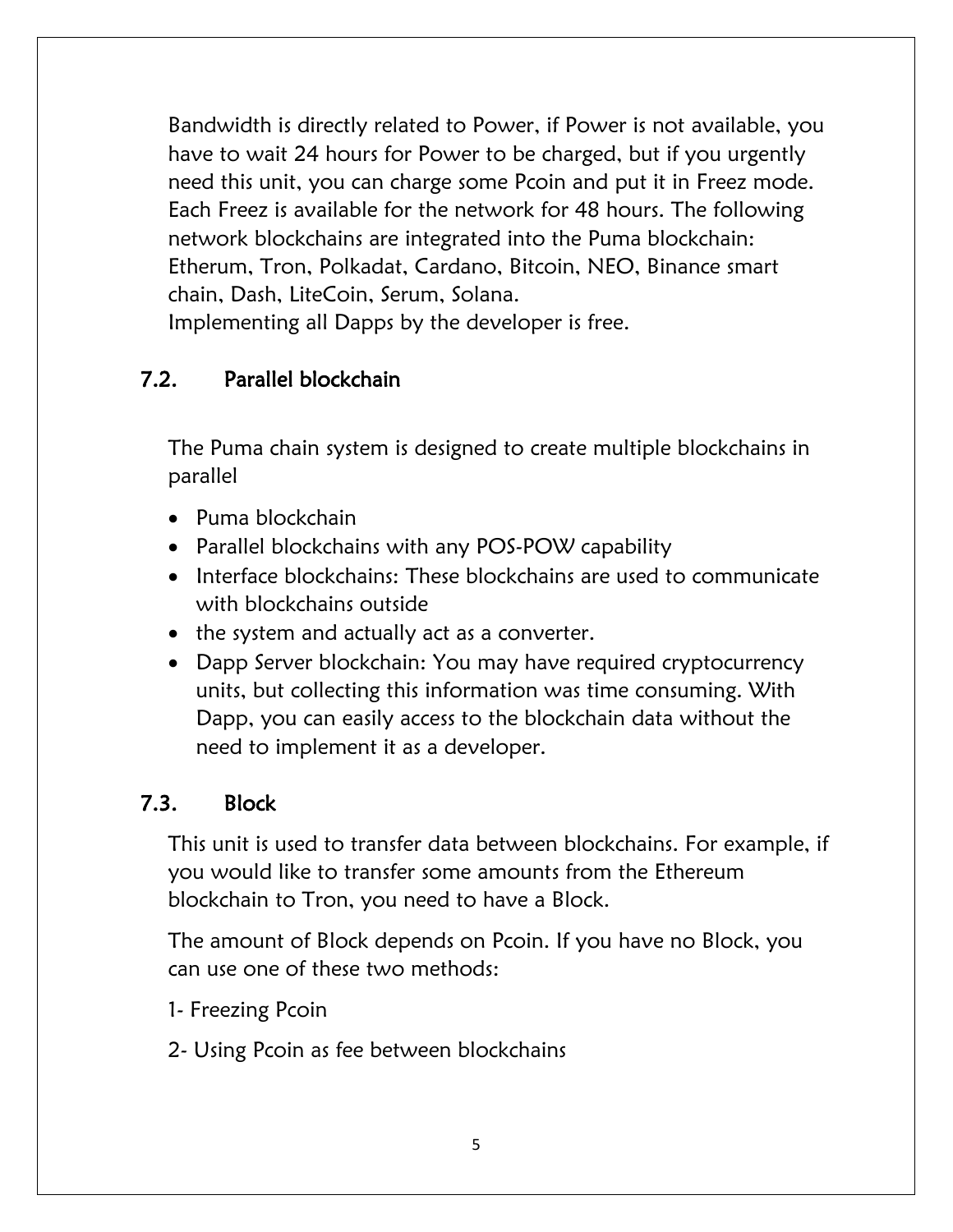#### 7.4. Smart contract

Puma blockchain has the ability to define smart contract design with its own programming language called egla. This programming language is designed in the R&D department of Puma company and is being developed and will be placed on the network during the creation of the blockchain. Using this programming language, which is a kind of scripting programming language, you can write and execute all smart contracts on it.

### 8. Scoring nodes

According to the number of available Pcoins, the main nodes are classified and scored from 36 to 1, depending on the rank. Each major node is rated based on points of the rest of the users from 36 to 1. People who participate in the voting system have to freeze some Pcoin.

#### 9. Prioritization system

It is classified according to the score of each major node according to the amount of the Pcoin balance and the points given in the Vote system. Each request is sent from rank 1 to 36, respectively, depending on the rank and approval of the network transactions.

#### 10. Voting participation system

Each node gives a percentage to the participants according to its income due to freezing of the Pcoins and voting in the system.

#### 11. Keys in puma

Puma uses the following keys for each address: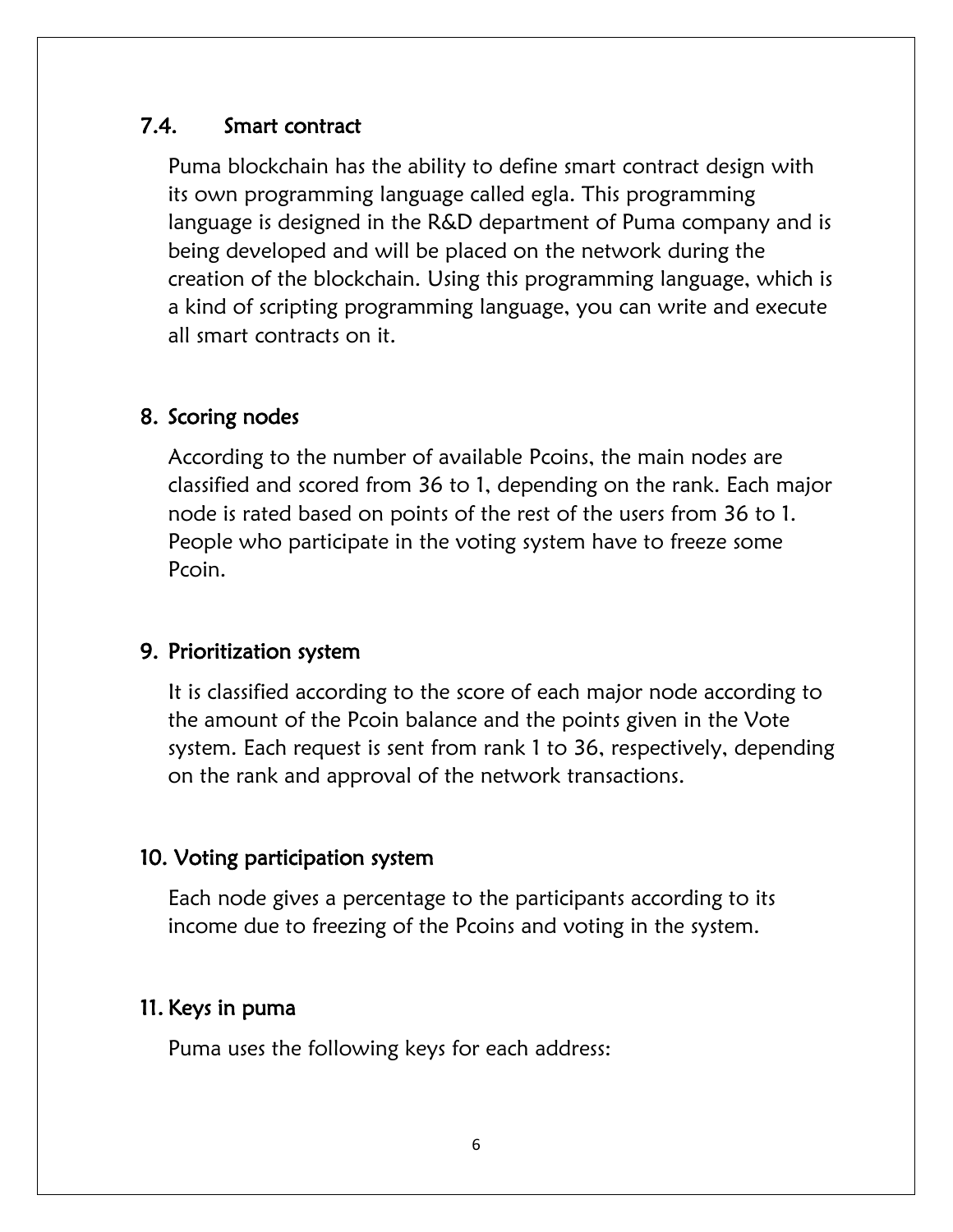Master key: This key is 32 characters long and is available to each user and wallet address.

Slave key: This key is 16 characters long and is available to the network Complete key: It is created by combining Master key with Slave key and is available to the network. To send the transaction in the network, the master and complete keys are required through the user.

Pin Code: This key is not stored on either the user side or the blockchain side and is only used to authenticate the Complete key. No transaction will be sent on the network without PinCode registration. Often, every user has to install a special application to work with any particular network.

#### 12. Network fees

In Puma, there is no need for installing separate applications. The Puma app is able to support all blockchains in the market. Most users and wallets have a big problem paying network fees. In Puma, you can pay network fees as follows:

1- Pcoin

2- Payment with main network fee) ERC20

3- Payment by the same currency.

Network Fee: Network fee in Puma blockchain is based on the followings:

1- Number of gases for each transaction.

- 2- Fee of each gas.
- 3- Participation in the voting system.

4- Number of transactions performed in the history of each wallet

Puma plans to release its browser plug-in soon, along with Windows versions.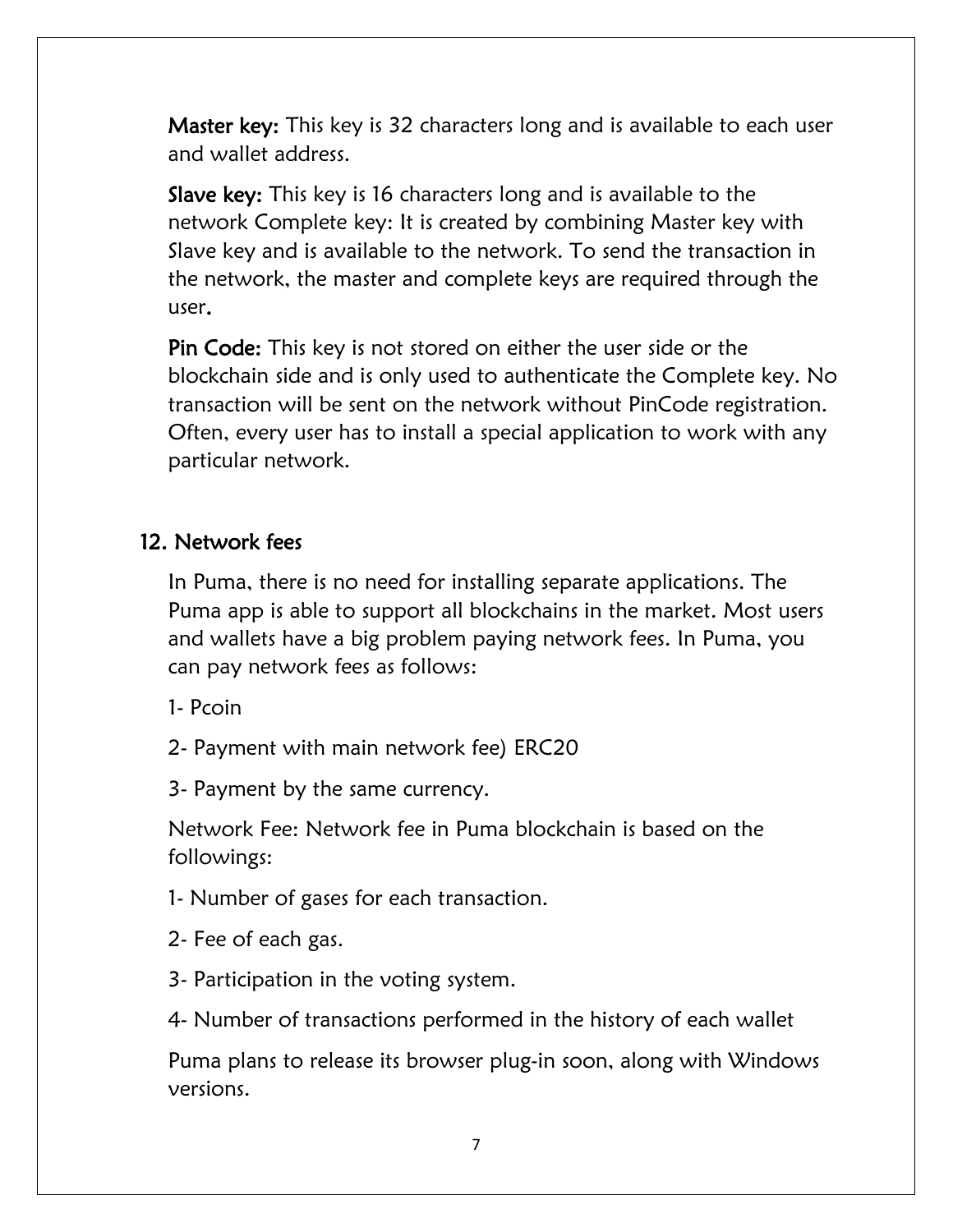You may enjoy the following advantages when using Puma products.

1- Network fee payment using Pcoin.

2- Using Bandwidth –Block - Power if you use Puma products.

3- Using the stock making bonus in the stock exchange system and voting between 1 and 5 percent.

# 13. Token distribution

# Token Allocation:



# Operating Allocation: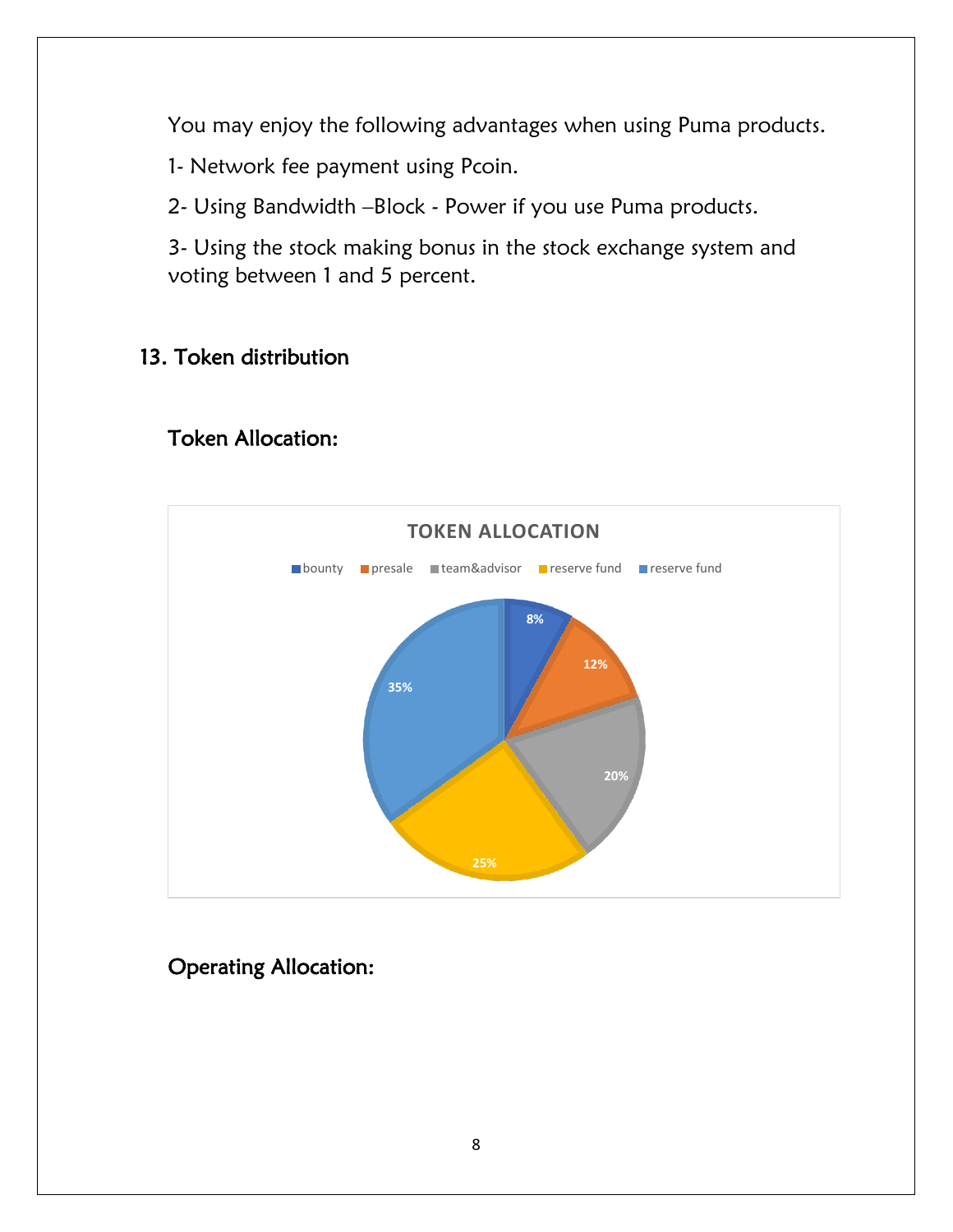

### 14. Defi puma

In this system, which is defined based on revenue-generating systems, you can use this unit to guarantee from any center in the world that has a direct contract with Puma. For example, if you are planning to travel to a certain country and you are not able to pay for Fiat, you can use your savings in the network in the form of Pcoin at the current price. And pay in installments. After paying all the installments, receive your Pcoin currency and if you do not pay the installments, you will settle the guaranteed Pcoin digital currency according to the mentioned smart contract.

#### 14.1. Stable coin Advantage

- Low transaction fee
- Fast and secure transactions
- Ability to transfer assets digitally
- Stability, asset-backed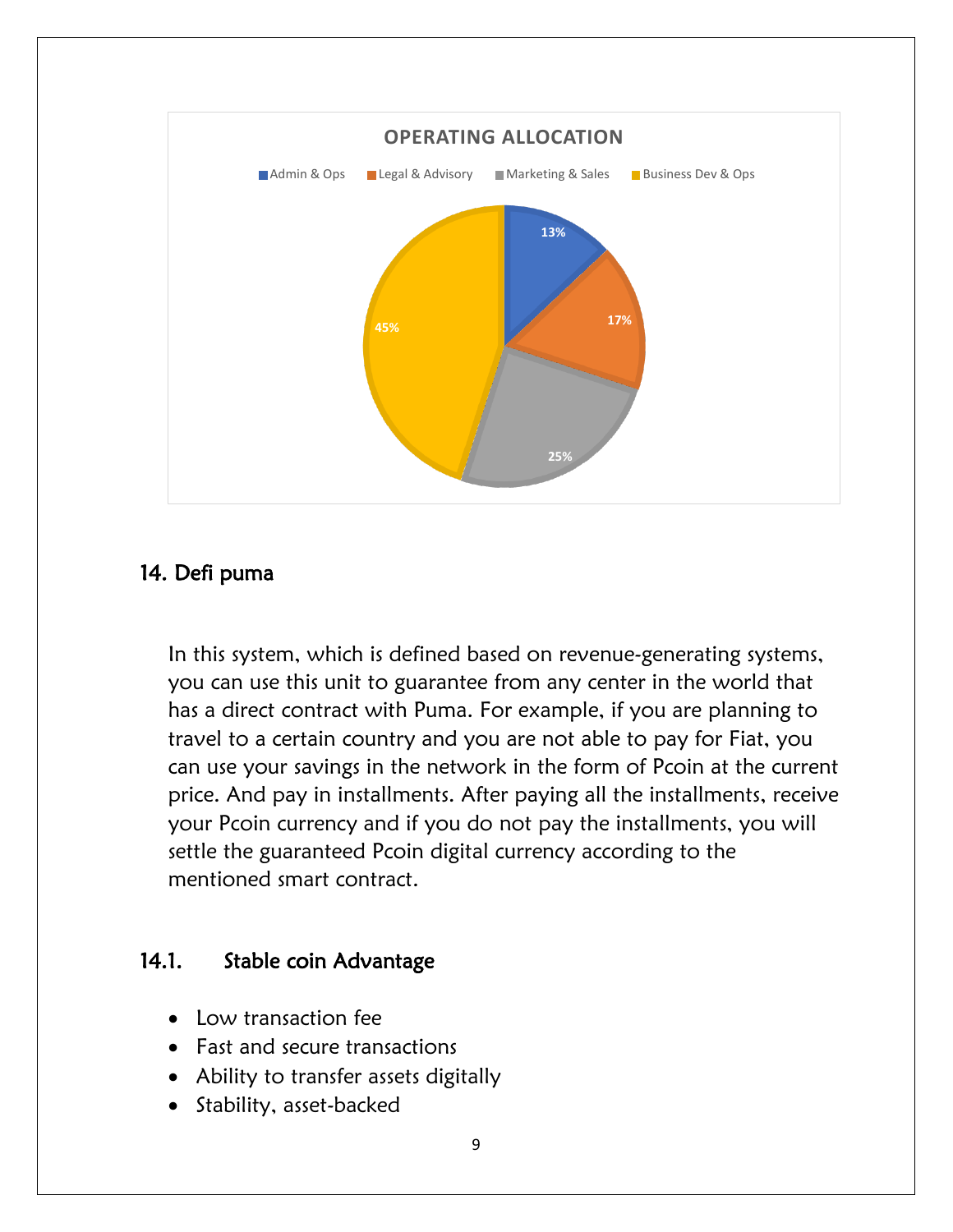- Using blockchain technology: which offers security, transparency and traceability
- Simple: This system is easy to understand for users of digital currencies and physical currencies
- Smart contracts: to protect all parties in the investment transaction.

### 14.2. PUSD stable coin

PCoin Currency has a stable coin called PUSD in its blockchain structure which is used for payment of network fees in domestic and foreign transfers and currency exchanges.

# 14.3. PCoin in the field of advertising

Advertising is one of the most important online business models for businesses. However, the solutions of the advertising industry are very old and have no place in this industry, so it is in dire need of fundamental change. This is where (PCoin) currency can make a big difference in the industry.

## 15.Decentralized exchanges

Decentralized exchange, or DEX, is a decentralized trading platform, using blockchain and smart contracts to eliminate intermediaries. With a decentralized exchange, users can transact from their own wallets without having to deposit digital currencies into the exchange wallets. Decentralized exchange, or DEX, is a decentralized trading platform, using blockchain and smart contracts to eliminate intermediaries. With a decentralized exchange, users can transact from their own wallets without having to deposit digital currencies into the exchange wallets.

#### 15.1. How decentralized exchange works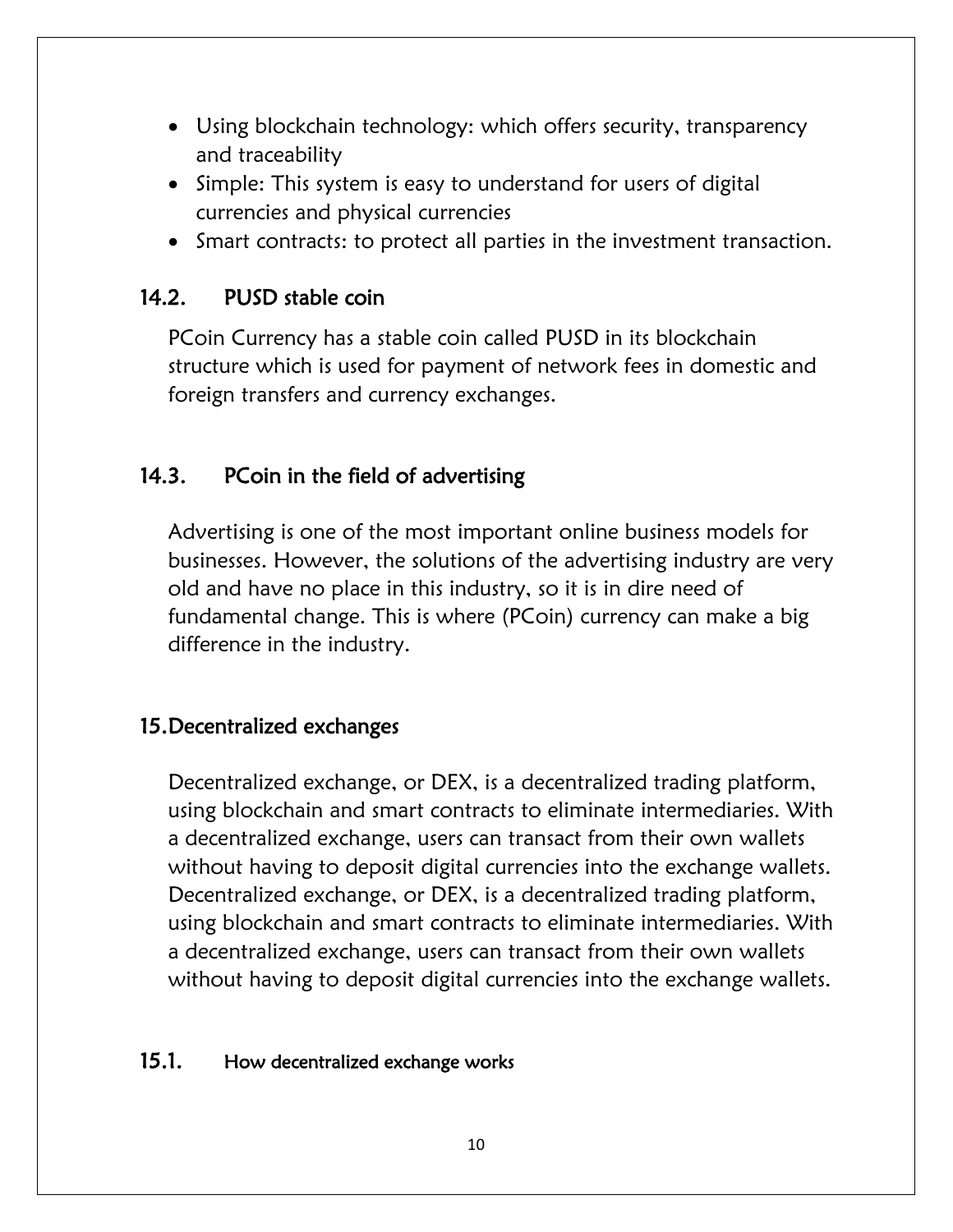Decentralized exchanges are constructed on free-standing blockchains which are able to perform smart contracts.

To understand how a decentralized exchange works, we first have to become familiar with the concept of a smart contract. A smart contract is a software that performs one or more particular command under certain circumstances. This contract will be implemented on the blockchain and it will be impossible to prevent its implementation.

The main feature of a smart contract is its definitive execution. In fact, what makes the difference between a regular contract and a smart contract is that in a smart contract, no one (even the manufacturer himself) can prevent the contract from being executed, so we do not need to trust centralized intermediaries to execute it.

In a decentralized exchange, the following process take place to perform a transaction:

- The trader connects his wallet to an exchange
- The trader registers his buy/sell order
- Another buyer/ seller registers his order according to the order of the first trader
- The assets are included into the smart contract, the transaction is done in the smart contract and

the amount is deposited in the buyer's and seller's wallet.

## 15.2. Reasons for using decentralized exchanges

- Security: Due to the lack of a central institution, DEXs do not have a single point of failure.
- Your money belongs to you: You do not need to give your money to a third-party institution and you do not have to trust him. At DEX, you have entire capital in your hands. If something bad happens to DEX, you will still have complete control over your money.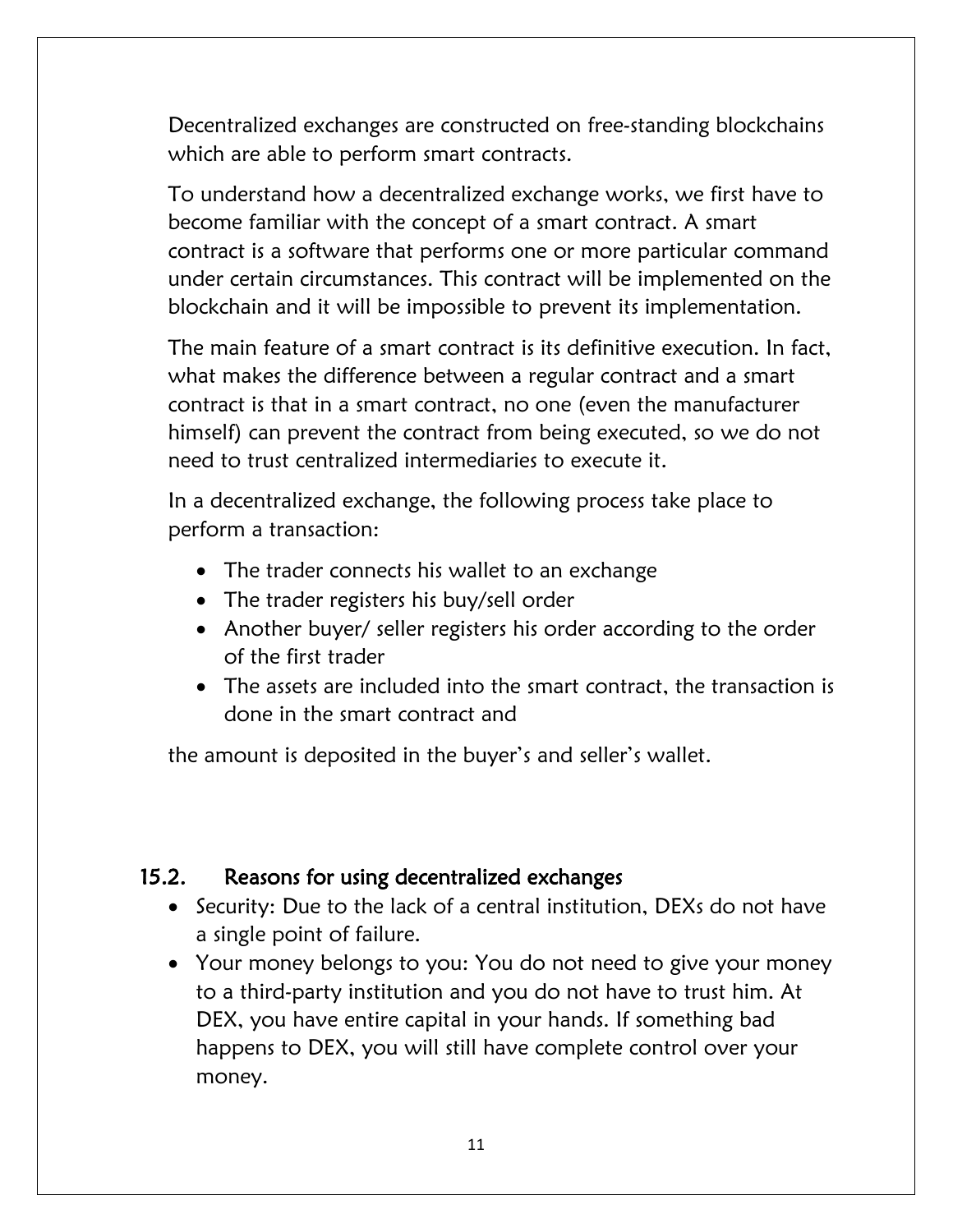- Privacy: Centralized exchanges require a lot of documents for authentication (KYC) and AML. Since DEX is never under control, there is no registration requirement.
- Inclusiveness: Government laws force exchanges not to serve certain users in certain areas. For example, many exchanges are not able to provide services to US citizens due to strict US laws. A decentralized exchange is not subject to government regulations.

# 15.3. Advantages and disadvantages of decentralized exchange

# Advantages

- You have full control over your capital. You'll never be questioned about your private keys.
- The lack of a central institution minimizes the risk of intrusion and hacking attacks.
- The number of coins listed on a decentralized exchange is incomparably higher than other exchanges.
- If you do not have registration documents, DEX is the best option. In Decentralized Exchange.
- (KYC / AML) There is no need for authentication and no license and no one will verify your identity.

## Disadvantages:

- Usability: Indeed, DEXs are not as user-friendly as traditional exchanges.
- Trading volume and liquidity (Liquidity): The liquidity and trading volume of transactions in decentralized exchanges are lower than other exchanges. Liquidity is a measure of how easily capital at can be purchased or sold at a reasonable price. In markets with high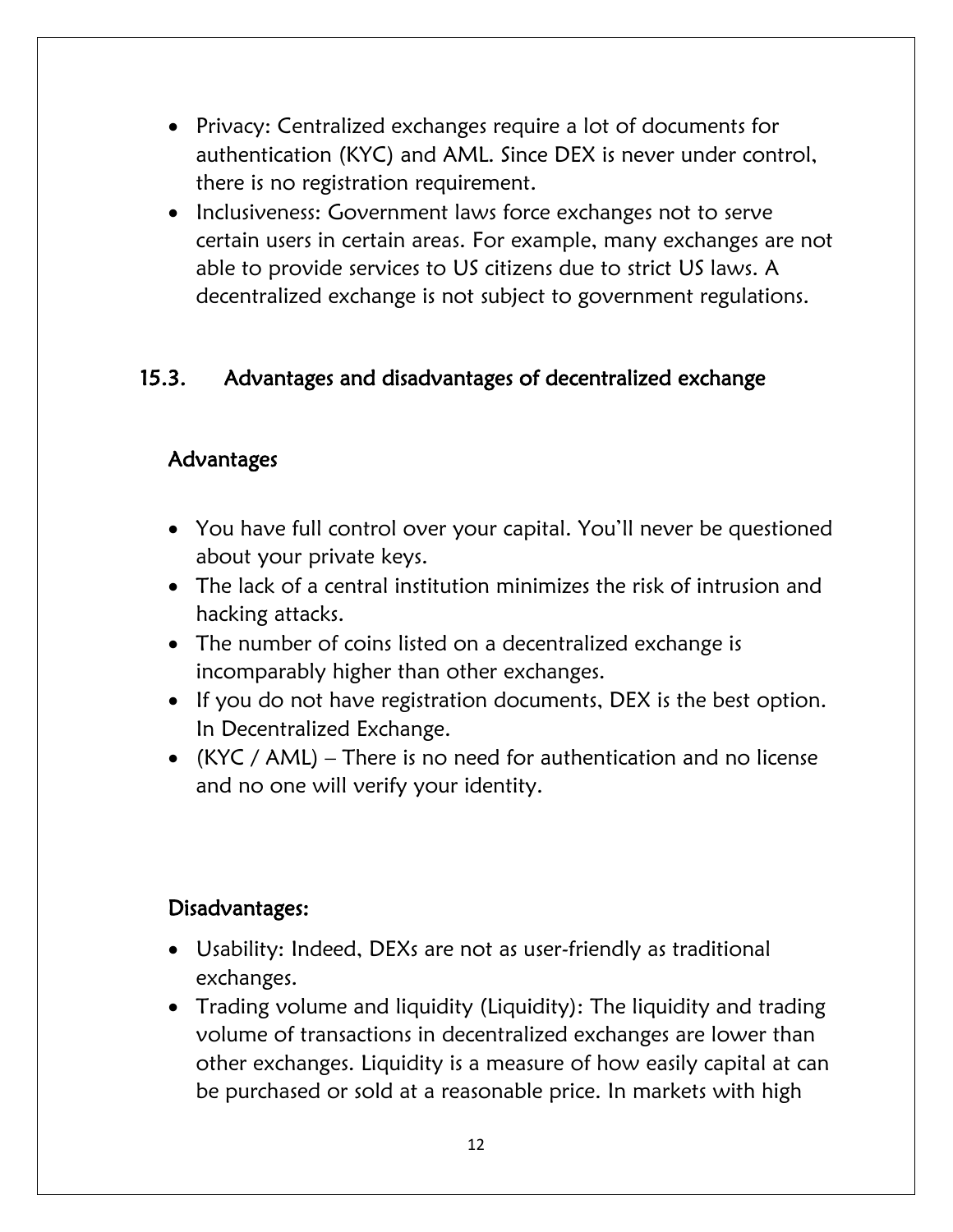liquidity, demand and supply rates differ slightly, reflecting strong competition between sellers and buyers. In markets with low liquidity, it is more difficult to find someone to offer you a reasonable price. You may not find a cryptocurrency pair you are looking for, or if you do, the price may be not fair.

- Fees: Fees are not always higher on DEX, but you should pay more when the network is congested.
- There is almost no customer service.
- Security depends on the third-party software and services.

# 16. Tradable fund or ETF

ETF or Exchange-traded fund is a type of investment fund that made up of various assets. ETFs represent a share of the ownership of a single investment credit (UIT) that holds stock of assets, bonds, currencies and commodities

## 16.1. ETF investment process

The process of investing in a tradable fund is as follows:

The supplier owning the underlying asset fund creates a fund of diverse stocks; And then sells the fund's shares to investors. Thus, the shareholders have a part of the tradable fund, but they do not have the main assets of this fund separately.

So, in a nutshell, the ETF investment process has three stages:

- The ETF provider considers a portfolio of assets including stocks, bonds, commodities or
- currencies and creates a shopping basket of assets with a unique symbol.
- Investors can buy a stake in a portfolio such as a company.
- ETF buyers and sellers trade it off just as a stock during the day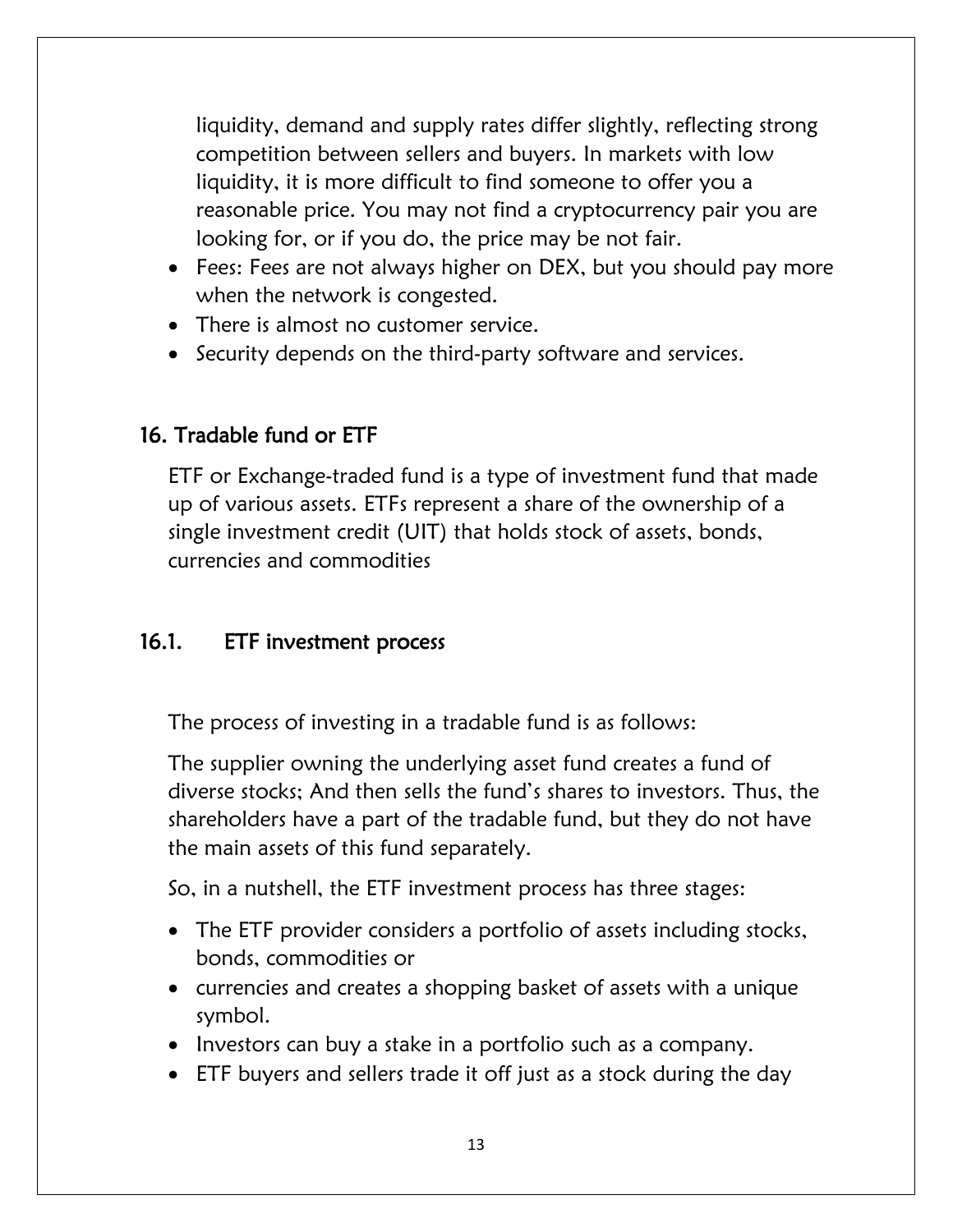# 16.2. ETF Fund Benefits

## 1. Asset diversity

Investment funds are highly diversified and divided into various types. Some funds are suitable for those looking for a regular and steady return on their investment. Some others are suitable for those who want to enjoy higher profits by accepting more risk, and some funds placed in the middle levels. In other categories, we have funds that invest in a variety of products such as gold, land and buildings, and so on. By purchasing units of these funds, individuals can indirectly use the price fluctuations of the desired commodity on the capital market instead of entering the market directly.

## 2. Professional assets management

Examining all the investment opportunities on the market and choosing the best time to enter into trading is time consuming process for non- professionals who need prior study and knowledge. Certainly, people who are highly market-oriented and whose main profession is trading are much more likely to succeed than ordinary people. The investment fund allows ordinary people to use the maximum market capacity safely and with different conditions.

## 3. Transparent information

The very high transparency of the ETF fund is one of the most important reasons that it has attracted investors of various types. The value of assets invested in exchange traded funds and non-tradable funds are announced and published every two minutes and daily, respectively. As well, investment funds are required to provide regular reports on statements of transactions and how they invest. This takes place in the context of clear and strict rules of the stock exchange organization. For example, investment funds report all investments made and potential changes to the value of assets at the end of each month.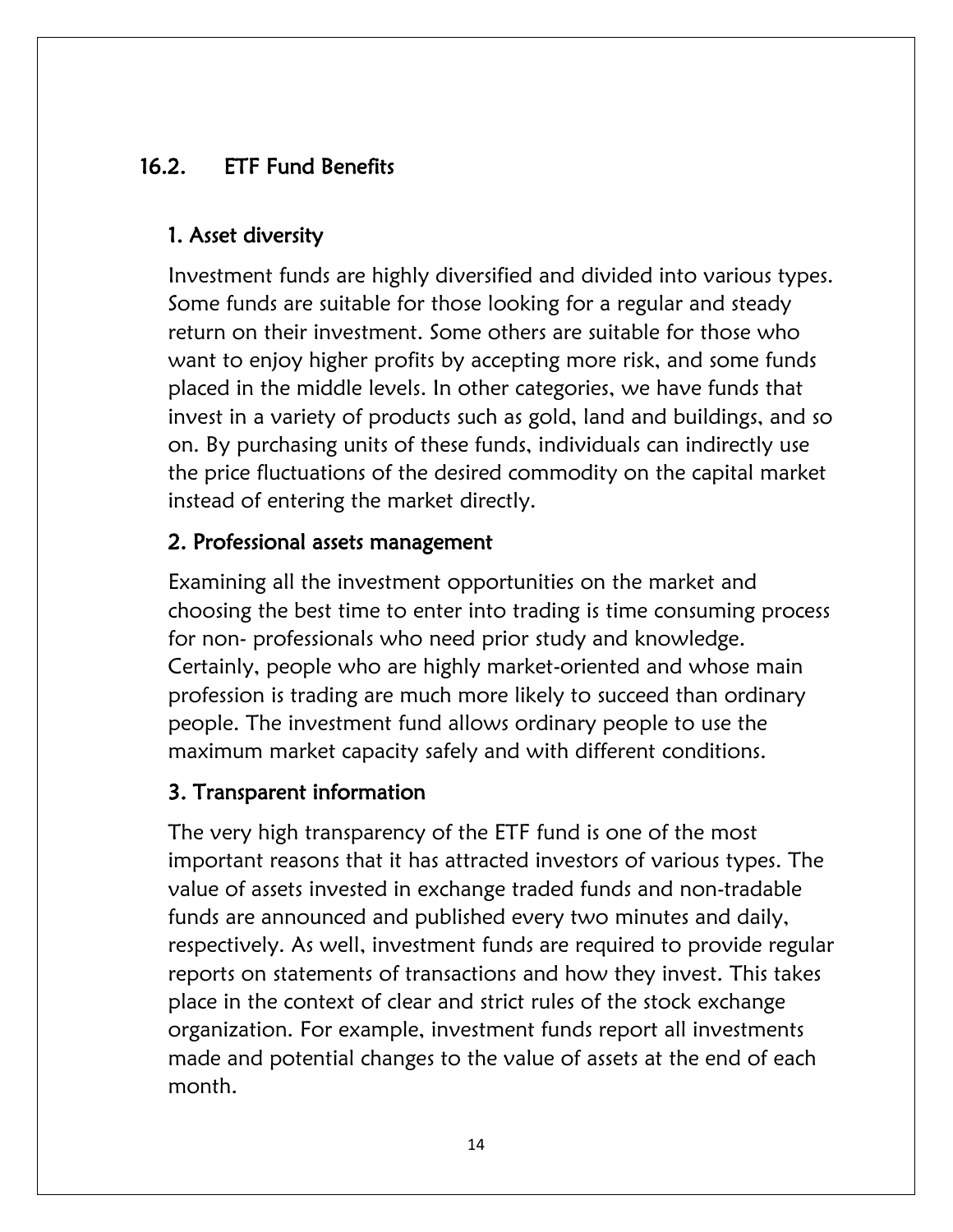# 4. Proper efficiency

The average return on investment funds over the past year was 81.6% positive. This figure means that if you invested in all active investment funds in the country, you would receive such an average profit. In various economic shocks, choosing the right place to invest through which to obtain a good return and maintain the value of assets against the prevailing inflation of society becomes doubly important.

# 5. Reducing the risk of investment

There are several ways to reduce the potential risk of entering the capital markets. The most important and first principle of a successful investment is not to invest in a particular market or so-called to put all the eggs in one basket. By doing this, if one of the baskets falls and its eggs break, there are still other baskets that we can compensate for by counting on their inventory. Depending on the level of risk-taking, assets are structured in such a way as to avoid the maximum risks in investment funds.

# 6. High liquidity

The ease of buying and selling assets as quickly as possible, with no significant change in its price is one of the factors in the choice of the right investment. If an investor suspects that he may need cash during his investment period, he should invest in assets with high liquidity and have the ability to be converted to cash in the shortest time and at the lowest cost.

# 7. Liquidity Guarantee

The importance of liquidity guarantor is that the existence of a law firm increases the liquidity of the units of an investment fund so that the investor can sell his investment units under any circumstances, and has the assurance that there is a demand for it at any time that he decided to cancel its investment units. Quite simply put, whenever you want, you can cash in easily and without hassle.